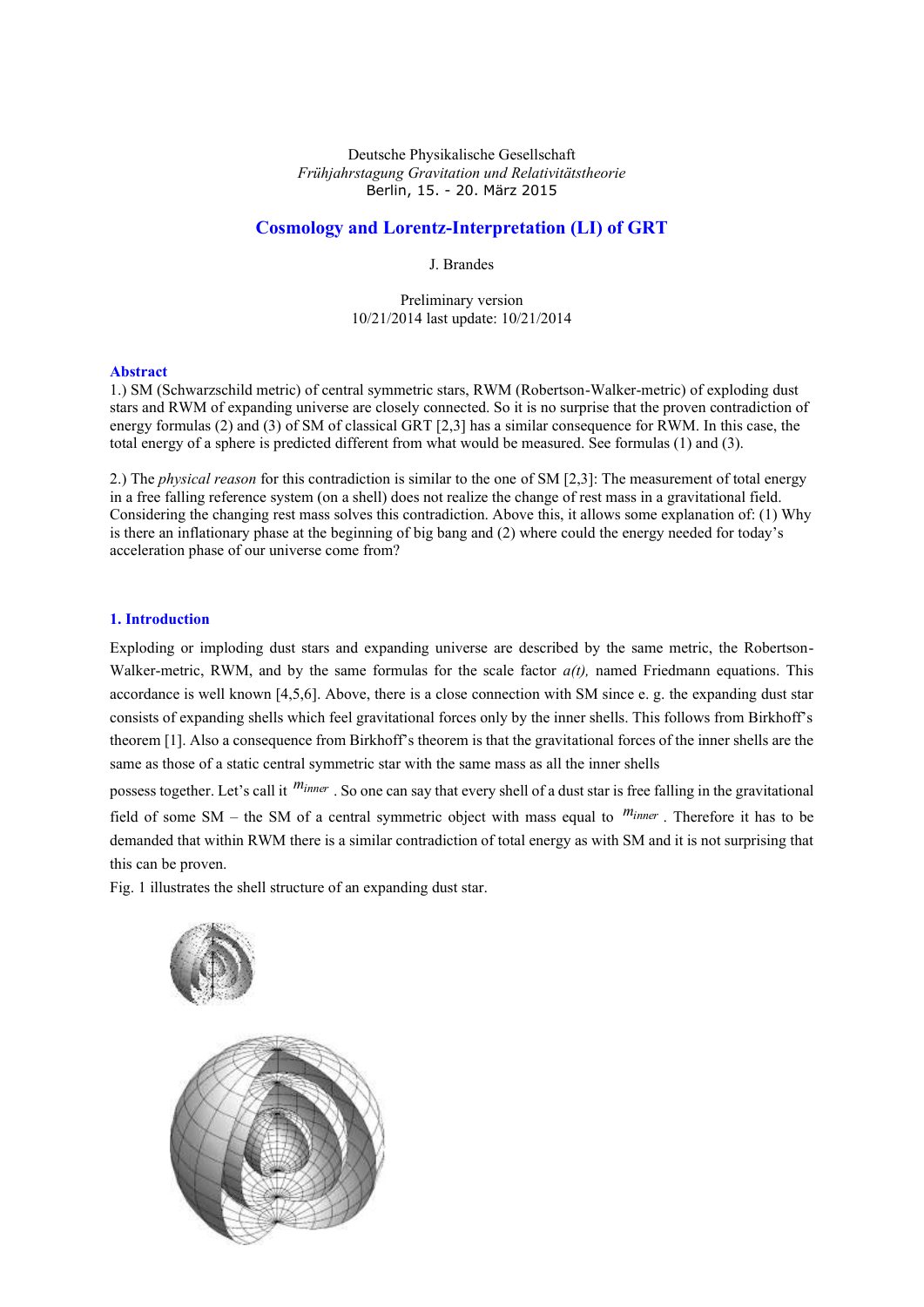

Fig. 1. Three time points of an expanding dust star

The shells of an expanding dust star are hollow spheres. Only the inner shells exert gravitational forces on the outer ones.

(Taken from Brandes, Czerniawski [1], fig. 22.1.)

# **2. Contradictious total energy in RWM**

The total energy of dust stars with  $k = +1, 0, -1$  is predicted by the same formula for all k and is equal to its gravitational mass *mgrav* times 2 *c* :

$$
m_{grav} = \frac{4}{3} \pi \mu \rho_0^3 R(c\tau)^3
$$
  
=  $\frac{4}{3} \pi \mu r_0^3$ 

(1)

See STEPHANI [357], equation (23,45) and all the other textbooks, too. This equation is correct since it is derived from Hilbert-Einstein-field equations. It corresponds to formula (2) of [2,3].

But this is different from what would be measured. Classical GRT (or Einstein interpretation, EI) predicts *mEI* which corresponds to formula  $(3)$  of  $[2,3]$ :

$$
m_{EI} = \int dm_{measured} = \int \mu_{measured} (c\tau) dV_{measured}
$$
  
all shells

(2)

$$
\mu_{measured} = \frac{dm_{measured}}{dV_{measured}}
$$

Inserting into (2) and using that  $\mu = \mu(c\tau)$  is a function of proper time  $\tau$  only one gets:

$$
m_{EI} = \mu_{measured} (c\tau) \int_{\rho=0}^{\rho=\rho_0} dV_{measured}
$$
  

$$
m_{EI} = \mu_{measured} (c\tau) \int_{\rho=0}^{\rho=\rho_0} 4\pi \rho^2 R (c\tau)^2 \frac{R(c\tau) d\rho}{(1 - k\rho^2)^2}
$$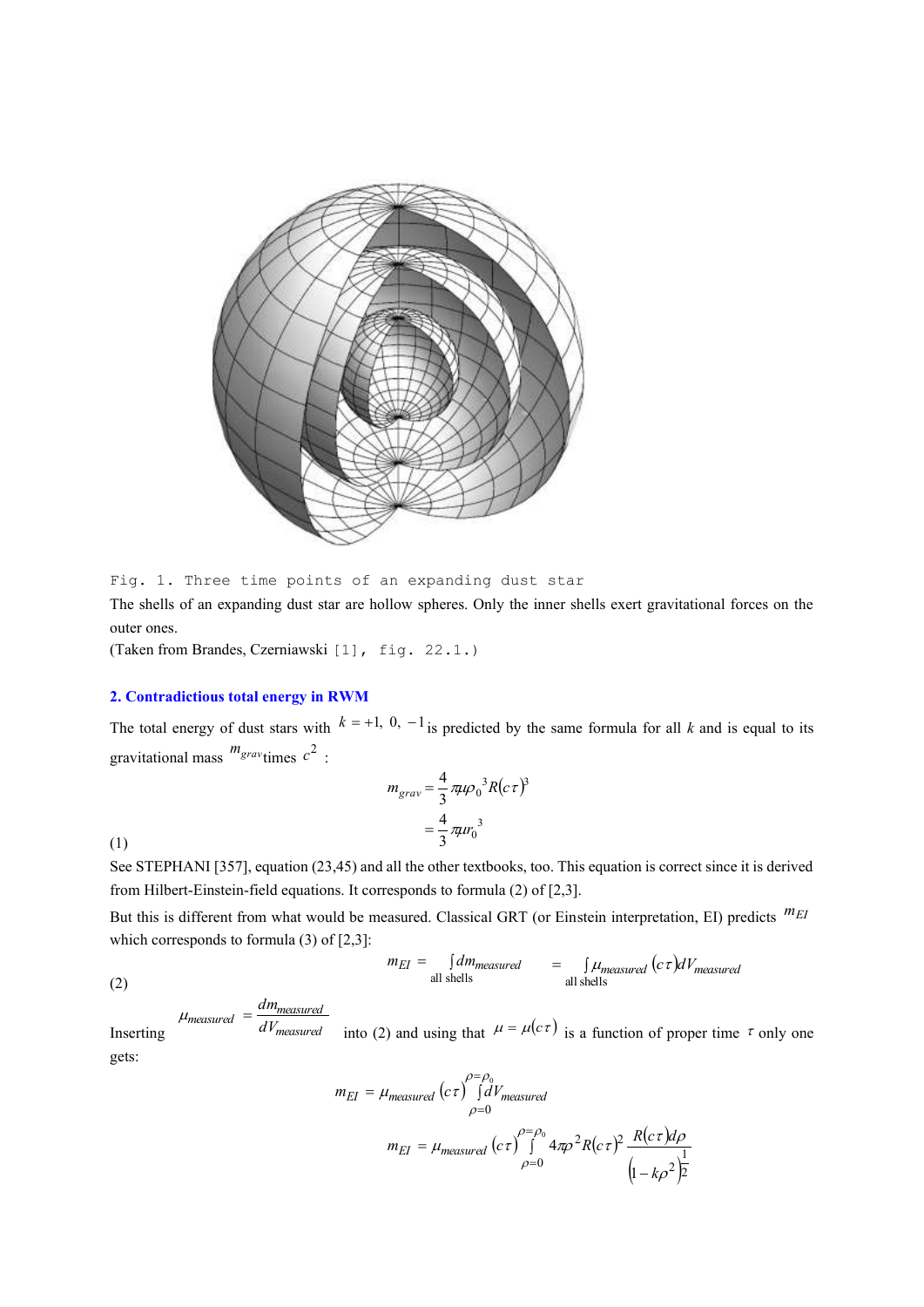(3) 
$$
m_{EI} = 4\pi\mu_{measured} (c\tau)R(c\tau)^3 \int_{\rho=0}^{\rho=\rho_0} \frac{\rho^2 d\rho}{\left(1 - k\rho^2\right)^{\frac{1}{2}}}
$$

This integral agrees with  $m_{grav}$  for  $k = 0$  only.

For LI of GRT the arguments become different and correspond to formula (2) of [2,3]:

(4)  
\n
$$
m_{LI} = \int d m_{LI} d m_{0} (1 - k \rho^{2})^{\frac{1}{2}}
$$
\n
$$
= \int d N m_{0} (1 - k \rho^{2})^{\frac{1}{2}}
$$
\nfor all  $k$ 

*dN* : particle number of a shell

(5)

 $(1-k\rho^2)$ <sup>2</sup>  $m_0 \left(1 - k \rho^2\right)^{\frac{1}{2}}$ : correct mass of a particle, s. (20.6) of Brandes, Czerniawski [1]. Insertion of (5) into (4) leads to (6). The integration in (6) is allowed since  $\mu = \mu(c\tau)$  is a function of proper time  $\tau$  only.

$$
\mu_{measured} = \frac{dm_{measured}}{dV_{measured}}
$$

$$
= \frac{dNm_0}{4\pi\rho^2 R(c\tau)^2 \frac{R(c\tau)d\rho}{(1-k\rho^2)^{\frac{1}{2}}}}
$$

$$
m_{LI} = \int \mu_{measured} 4\pi \rho^2 R(c\tau)^2 R(c\tau) d\rho
$$
  
all shells  

$$
= \frac{4}{3} \pi \mu_{measured} \rho_0^3 R(c\tau)^3
$$

$$
= m_{grav}
$$

This integral agrees with *mgrav* for all values of *k* .

The evaluation of  $m_{grav}$ ,  $m_{EI}$  and  $m_{LI}$  has proven the contradiction within classical GRT and its solution by LI of GRT. More details s. [1] p. 327ff but let us repeat: Formula (1) corresponds to formula (2) of [2,3] of SM and gives the correct total energy of a dust star. Formula (3) corresponds to formula (3) of [2,3] of SM and gives what is *measured* by all of the observers resting on the free falling shells, s. fig.1. Steps (2) to (6) show how the correct formula (1) is derived from formula (3) using the argument of LI of GRT that rest masses reduce in gravitational fields.

#### **3. The reason of inflation at big bang and the origin of energy of today's acceleration phase of universe**

Let us *assume* that LI of GRT is true then this gives a qualitative explanation of 1.) the reason of inflation and 2.) the energy source of today's accelerated expansion of universe. These considerations are similar to those of explaining fireballs of GRB's [7].

Solving the contradiction of the energy formulas (2) and (3) in [2,3] has lead to following results: